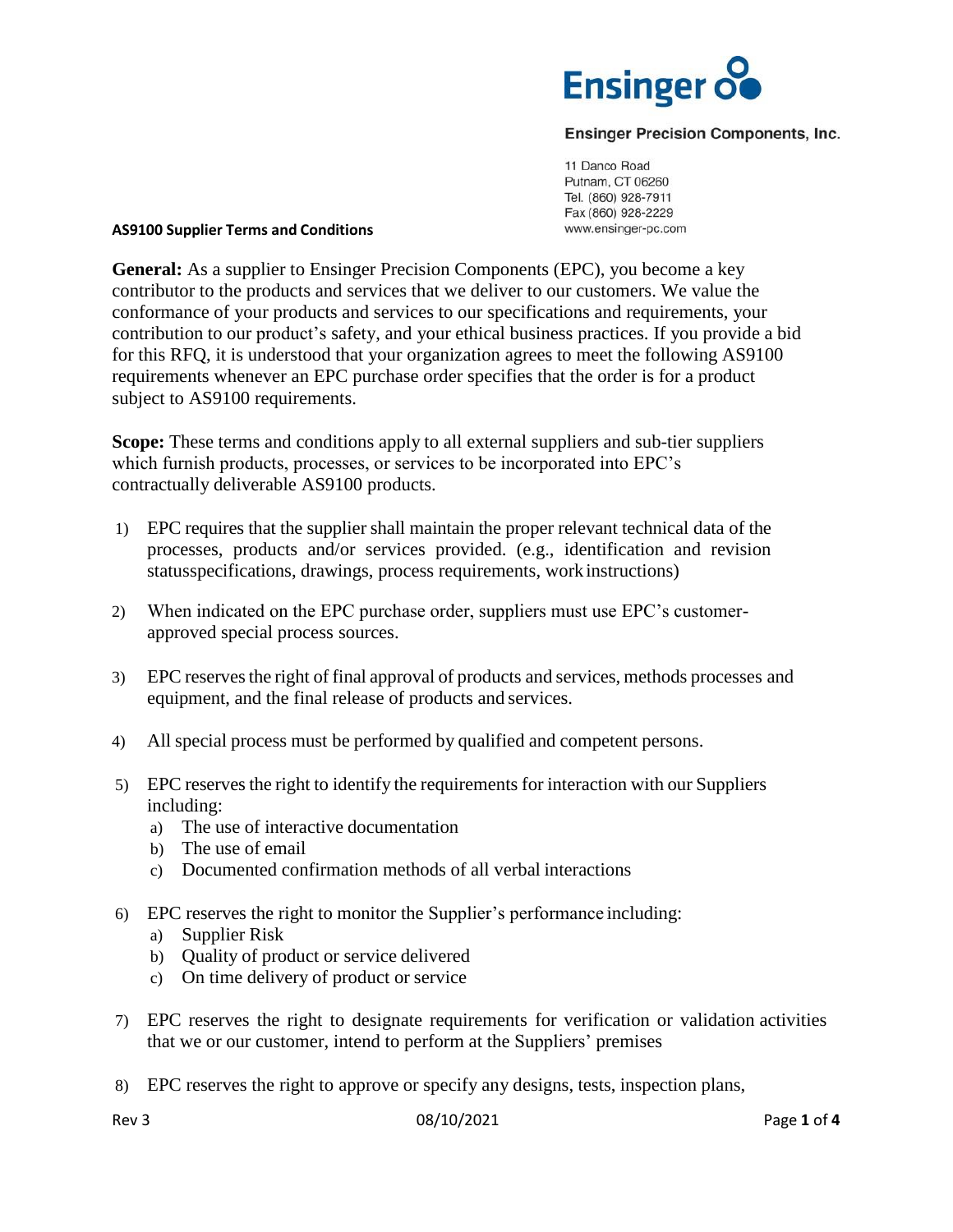## **AS9100 Supplier Terms and Conditions**

verifications, criteria for design and development required by EPC from a Supplier

- 9) EPC reserves the right to approve or specify any special requirements, critical items, or key characteristics
- 10) EPC reserves the right to approve or specify any test, inspection, and verification (including production process verification) to ensure that purchased product/service meets the requirements
- 11) EPC performs inspection activities to ensure that purchased product meets requirements, including:
	- a) Receiving inspections (of supplier products / services / documents) performed by a designated employee. EPC verifies the authenticity of the appropriate certificate of conformity, material certificates, etc. and other accompanying documentation by review and comparison (as is appropriate) to the drawing and/or industry specifications, or by other means. When necessary, EPC may inspect or audit at the supplier's facility.
	- b) Product inspections to ensure they meet requirements, dimensions, etc. Special processes where compliance cannot be verified by inspection will require a Certificate of Conformity.
- 12) EPC reserves the right to approve or specify the use of statistical techniques for product acceptance and related instructions for acceptance by EPC
- 13) To ensure product identification and traceability, EPC will institute controls that include the requirement of Material Certificates, Certificates of Conformity, and/or other supporting documentation from its suppliers as is appropriate. These requirements may be specified on EPC's RFQ, purchase order, or may otherwise be communicated to the supplier.
- 14) EPC reserves the right to require the need from the Supplierto:
	- a) Implement a Quality Management System and we reserve the right to review and approve the Supplier Quality Management System
	- b) Use customer-designated or approved Suppliers, including special process sources
	- c) Notify EPC of nonconforming products or services (e.g. all deviations from drawing/specification requirements) immediately upon discovery and obtain approval from EPC's Quality Manager for nonconforming product disposition
	- d) EPC requires that the Supplier have policies and procedures to identify potential Counterfeit Parts from suppliers. Seller shall immediately notify EPC with the pertinent facts if Supplier becomes aware of or suspects that Counterfeit Parts may have been used in a product delivered to EPC. In the event that products delivered under this order constitutes or includes Counterfeit Parts, Supplier shall, at its expense, promptly replace such Counterfeit Parts with genuine parts conforming to the requirements of this order. Notwithstanding any other provision in this order, Seller shall be liable for all costs relating to the removal and replacement of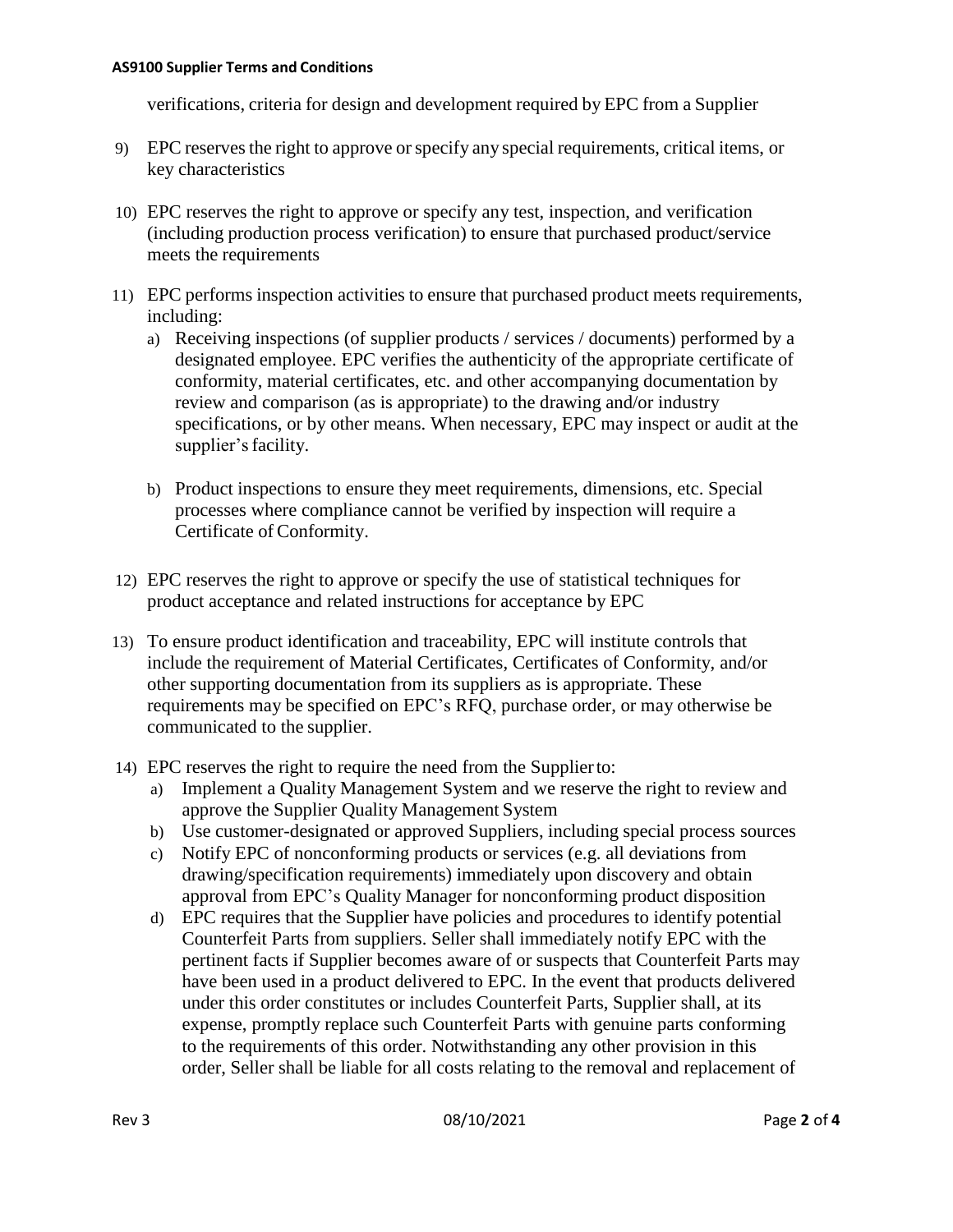# **AS9100 Supplier Terms and Conditions**

Counterfeit Parts.

- e) The supplier shall notify EPC of any changes to a product and/or process, including changes of Suppliers or location of manufacture, that may affect conformance to specifications or requirements, and to obtain approval from an authorized EPC manager or designee prior to production. If a First Article of Inspection (FAI) was required by the contract for the first product, a new FAI shall be required from the supplier.
- f) Flow down to the supply chain all applicable requirements (regulatory and AS9100 standards requirements enclosed with the PO, including customer requirements and keys characteristics where required)
- g) Provide test specimens for design approval, inspection/verification, investigation, or auditing
- h) Retain all records associated with the purchase orders for a minimum of 5 years or as required by contract and have at our disposal such documents to be controlled
- 15) EPC reserves the right of access by EPC's employees, our customers, and any regulatory authorities to the applicable areas of facilities and to applicable documented information involved in the aerospace order, at any level of the supply chain When EPC or its customer intends to perform verification at the supplier's premises, EPC will first state the intended verification arrangements and the method of product release. This information will be communicated on the EPC RFQ, purchase order, or via another acceptable purchasing arrangement.
- 16) EPC reserves the right to request evidence from the Supplier to ensure its employees are aware of:
	- a) their contribution to product or service conformity
	- b) their contribution to product safety
	- c) the importance of ethical behavior
- 17) DOMESTIC SPECIALTY MATERIALS Supplier warrants that any furnished item containing specialty metals is in compliance with DFAR 252.225-7009, section 225.7003-5. Supplier shall provide evidence of compliance, including flow down to all sub-tier suppliers, when requested by Ensinger Precision Components (EPC).
- 18) FOREIGN OBJECT DAMAGE (FOD) PREVENTION The Seller shall maintain a FOD control program, as defined in AS9146, assuring work is accomplished in a manner preventing foreign objects or material from entering and remaining in deliverable items. Maintenance of the work area and control of tools, parts and material shall preclude the risk of FOD incidents. Prior to closing inaccessible or obscured areas and compartments during the manufacturing process, the Seller shall inspect for foreign objects/materials. The Seller shall investigate all FOD incidents assuring elimination of the root cause.
- 19) EPC may also require specific actions where timely and/or effective corrective actions to a supplier issue are not achieved. These actions may include but are not limited to any or all of the following: withholding payment until the issue is resolved, removal of the supplier from EPC's Approved Supplier list, and legal action.